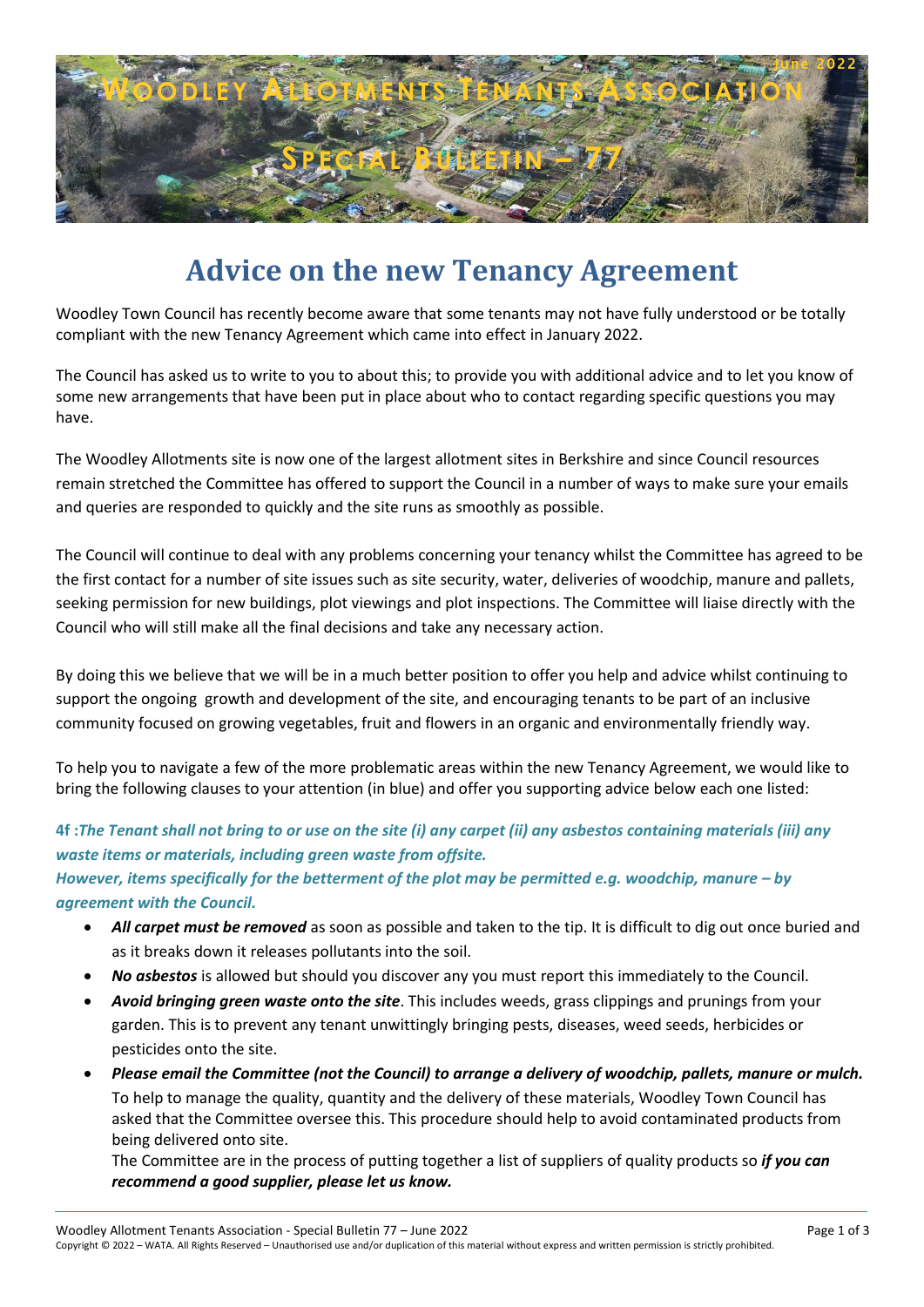

*4i(i) The tenant shall abide by the speed limit in force on the site.*

- *The speed limit is 5mph.* This is to protect the people who walk or cycle to site and to prevent the roads from being churned up.
- *Persistent offenders will be reported* to the Council for further action.

*4i(iii) Where a plot abuts a neighbouring property care should be taken to avoid causing nuisance to the occupier of the property. Any erection/structure should be no greater than 0.75 metres in height and be at least 1 metre away from the property boundary. The siting of any structure above two metres in height must be by prior approval of the Council.*

*4i(iv) Where the Tenant maintains a compost heap on a plot abutting a neighbouring property, this should be contained and at least 1metre away from the property boundary.*

- *Note -these 2 sub-clauses apply to plots on A, H, L and M rows which back onto the gardens of surrounding properties.* The clauses have been added by the Council in response to letters and complaints from the owners of neighbouring properties.
- *Please email the Committee (not the Council) if you have any questions* about this.

#### *4j: The Tenant shall not erect any building or fence without the written consent of the Council.*

 *Please email the Committee (not the Council) for approval before building* any new fence, shed, polytunnel or greenhouse.

*4k: The Tenant shall not without the written consent of the Council cut or prune any timber on any trees except the proper pruning of fruit trees or bushes in the proper course of husbandry or take or sell or carry away any mineral gravel, sand or clay or permit any other person to do so.*

*Please email the Committee (not the Council) to seek approval* before severely cutting back or removing an existing tree.

#### *4l: The Tenant shall not store any vehicles or vehicle parts on the allotment site.*

 *All tyres must be removed from plots* as soon as possible. Some tenants have been using these to plant in and to hold down membrane but car tyres are pollutants which over time are known to leach heavy metals and hydrocarbons into the soil. Many allotment sites have now banned tyres.

### *4n: The Tenant shall not remove from their allotment plot to another part of the site any material whatsoever but shall dispose of it responsibly.*

 *Do not fly tip any waste from home or your plot* onto the wild areas or abandoned plots. Taking time to remove this waste prevents the Council Maintenance Team from doing other important site work such as mowing, strimming, drainage work and cutting back brambles. It also turns our site into a tip! If you see anyone fly tipping please let the Committee know straight away, do not ignore it!